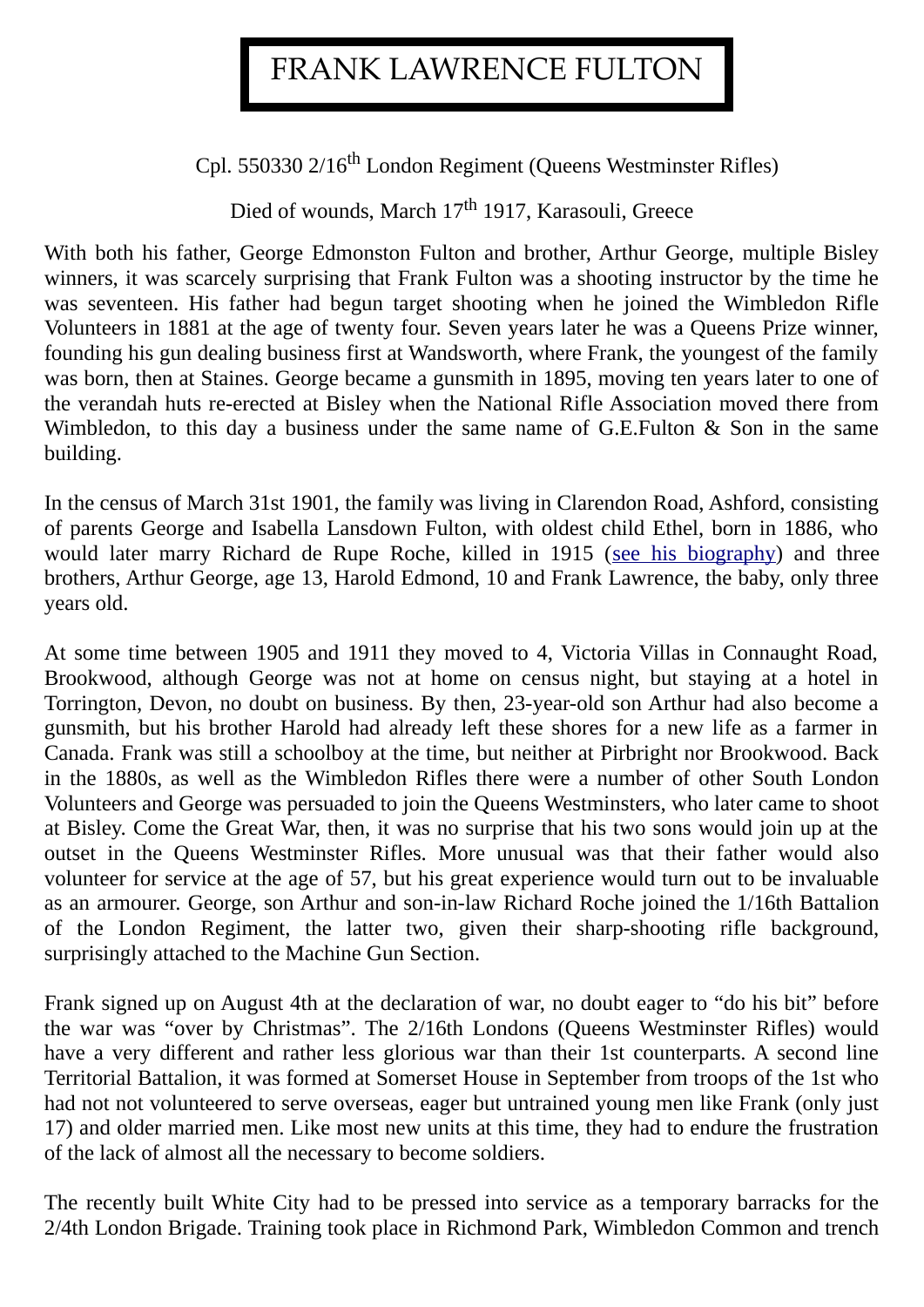digging was on Hampstead Heath. Uncomfortable it may have been, but tents at Maidstone in January 1915 would have been a great deal more disagreeable. Their first rifles, a Japanese model with only 100 rounds of ammunition each, started to arrive that month and the 2/16th marched with them to camps at Cassiobury Park, Watford in April and Saffron Walden in June. By January 1916, now well-trained, preparations began for overseas service at Sutton Veny, Wiltshire, but when orders came at the end of April to proceed to Cork and Limerick, it was a deeply unpopular move; the natives, though hostile, no substitute for "biffing the Boche". Fortunately the Irish rebellion was almost over, so less than three weeks later the battalion was back at Warminster preparing to go to France, which they did at the end of June.

From Le Havre, the 60th Division travelled by train twenty miles east of Arras before marching in stormy weather to trenches at the front just south of Vimy Ridge. Compared to the great battle then raging on the Somme to the south, this was a relatively quiet sector after a successful German attack in June but there was a constant threat of strafing from Minnies, the German trench mortars. In retaliation, no doubt Frank would have put his marksmanship to good use as a sniper. Here they stayed for the next four months before handing over to the Canadians, who would cover themselves in glory in spring the following year by gaining the famous (and infamous) Vimy Ridge.



The 2nd /16th Westminsters now received orders to proceed to the Balkans. After more training they travelled by train to Marseilles with the Division and on via Malta to a so-called "assault" landing on Christmas Day at Katerini, about forty miles southwest of Salonika, the Greeks still being technically neutral. For three months this became a "cushy number", passing the time in sports, with the officers going shooting, but this would end in early March when news came that the Greeks had rejoined the Allies and orders were to march the hundred miles through the Vardar marshes to the Doiran – Vardar River

front, in present-day Macedonia (*see map left*). Private Lewis Jones of the battalion recalled that during this march some of the men bought sheep bells from Greek farmers and sang "The bells of hell go ding-a-ling-ding for you, but not for me".

Preparations for yet another battle over this hotly contested ground were going ahead. The Allies were convinced that Germany could be outflanked by defeating the Bulgarians and advancing through the soft underbelly of Europe. Easier said than done. In three successive years they tried, 1916 and 1917, only succeeding in late 1918 when it was clear that the end of the war was in sight. Although outnumbered on each occasion, the Bulgarians had two advantages. The first was the terrain. Occupying the mountains, they could observe all movements and bring down fire on the Allies on the hilly plain below. The second was General Vladimir Vazov, the wily and formidable commander of the Pleven Infantry Division.